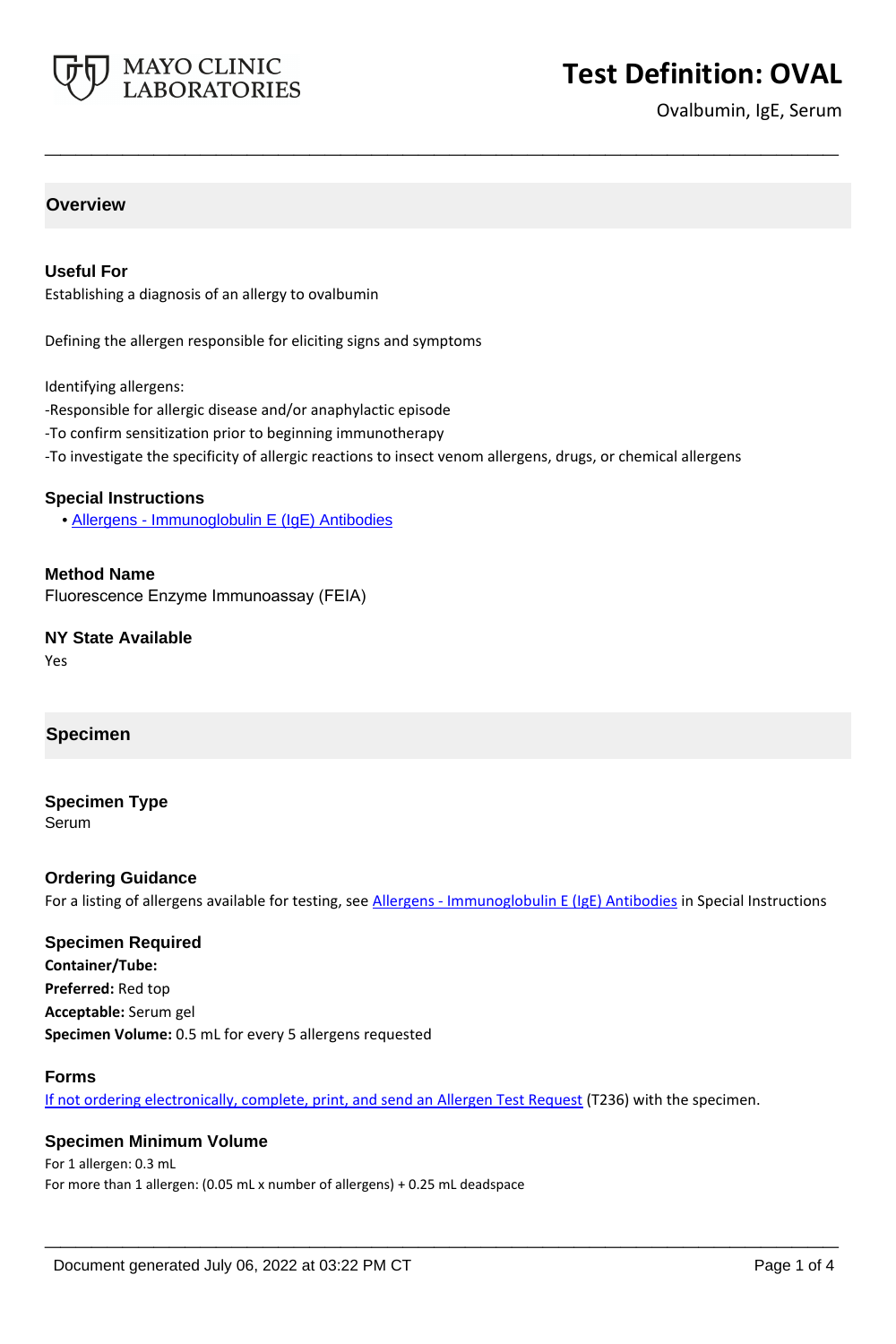

### **Reject Due To**

| Gross hemolysis | OK |
|-----------------|----|
| Gross lipemia   | OK |

**\_\_\_\_\_\_\_\_\_\_\_\_\_\_\_\_\_\_\_\_\_\_\_\_\_\_\_\_\_\_\_\_\_\_\_\_\_\_\_\_\_\_\_\_\_\_\_\_\_\_\_**

#### **Specimen Stability Information**

| <b>Specimen Type</b> | <b>Temperature</b>       | <b>Time</b> | <b>Special Container</b> |
|----------------------|--------------------------|-------------|--------------------------|
| Serum                | Refrigerated (preferred) | 14 davs     |                          |
|                      | Frozen                   | 90 days     |                          |

## **Clinical & Interpretive**

## **Clinical Information**

Clinical manifestations of immediate hypersensitivity (allergic) diseases are caused by the release of proinflammatory mediators (histamine, leukotrienes, and prostaglandins) from immunoglobulin E (IgE)-sensitized effector cells (mast cells and basophils) when cell-bound IgE antibodies interact with allergen.

In vitro serum testing for IgE antibodies provides an indication of the immune response to allergen(s) that may be associated with allergic disease.

The allergens chosen for testing often depend upon the age of the patient, history of allergen exposure, season of the year, and clinical manifestations. In individuals predisposed to develop allergic disease(s), the sequence of sensitization and clinical manifestations proceed as follows: eczema and respiratory disease (rhinitis and bronchospasm) in infants and children less than 5 years due to food sensitivity (milk, egg, soy, and wheat proteins) followed by respiratory disease (rhinitis and asthma) in older children and adults due to sensitivity to inhalant allergens (dust mite, mold, and pollen inhalants).

#### **Reference Values**

| <b>Class</b>  | IgE kU/L      | Interpretation    |
|---------------|---------------|-------------------|
| 0             | < 0.35        | Negative          |
| 1             | 0.35-0.69     | Equivocal         |
| $\mathcal{P}$ | $0.70 - 3.49$ | Positive          |
| 3             | 3.50-17.4     | Positive          |
| 4             | 17.5-49.9     | Strongly positive |
| 5             | 50.0-99.9     | Strongly positive |
| 6             | $>$ or =100   | Strongly positive |

Reference values apply to all ages.

#### **Interpretation**

Detection of IgE antibodies in serum (Class 1 or greater) indicates an increased likelihood of allergic disease as opposed to other etiologies and defines the allergens that may be responsible for eliciting signs and symptoms.

**\_\_\_\_\_\_\_\_\_\_\_\_\_\_\_\_\_\_\_\_\_\_\_\_\_\_\_\_\_\_\_\_\_\_\_\_\_\_\_\_\_\_\_\_\_\_\_\_\_\_\_**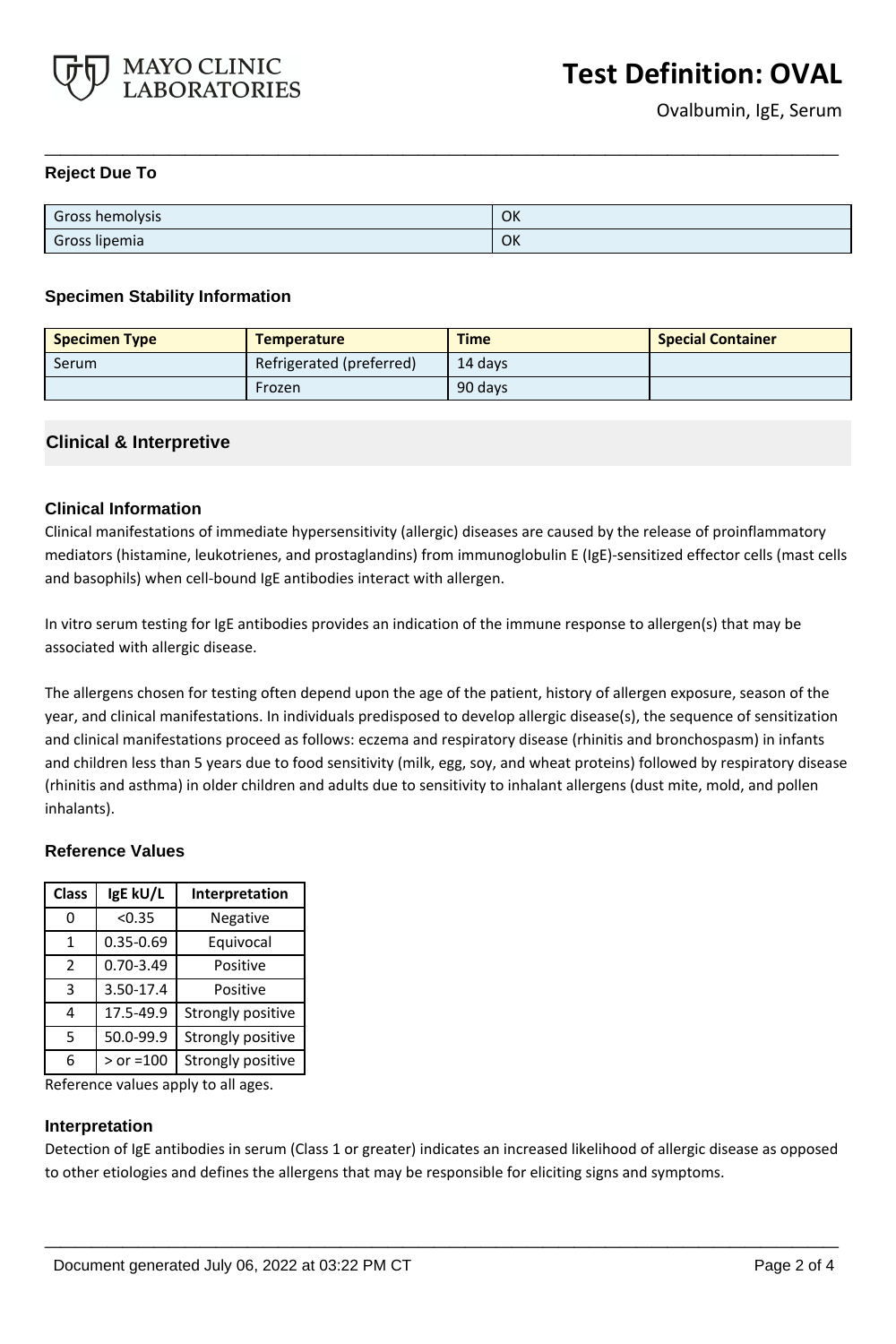

# **Test Definition: OVAL**

Ovalbumin, IgE, Serum

The level of IgE antibodies in serum varies directly with the concentration of IgE antibodies expressed as a class score or kU/L.

**\_\_\_\_\_\_\_\_\_\_\_\_\_\_\_\_\_\_\_\_\_\_\_\_\_\_\_\_\_\_\_\_\_\_\_\_\_\_\_\_\_\_\_\_\_\_\_\_\_\_\_**

## **Cautions**

Testing for IgE antibodies is not useful in patients previously treated with immunotherapy to determine if residual clinical sensitivity exists, or in patients in whom the medical management does not depend upon identification of allergen specificity.

Some individuals with clinically insignificant sensitivity to allergens may have measurable levels of IgE antibodies in serum, and results must be interpreted in the clinical context.

False-positive results for IgE antibodies may occur in patients with markedly elevated serum IgE (>2500 kU/L) due to nonspecific binding to allergen solid phases.

## **Clinical Reference**

Homburger HA, Hamilton RG: Chapter 55: Allergic diseases. In Henry's Clinical Diagnosis and Management by Laboratory Methods. 23rd edition. Edited by RA McPherson, MR Pincus. Elsevier, 2017, pp 1057-1070

## **Performance**

#### **Method Description**

Specific IgE from the patient's serum reacts with the allergen of interest, which is covalently coupled to an ImmunoCAP. After washing away nonspecific IgE, enzyme-labeled anti-IgE antibody is added to form a complex. After incubation, unbound anti-IgE is washed away and the bound complex is then incubated with a developing agent. After stopping the reaction, the fluorescence of the eluate is measured. Fluorescence is proportional to the amount of specific IgE present in the patient's sample (ie, the higher the fluorescence value, the more IgE antibody is present).(Package insert: ImmunoCAP System Specific IgE FEIA, Uppsala, Sweden Rev 06/2019)

**\_\_\_\_\_\_\_\_\_\_\_\_\_\_\_\_\_\_\_\_\_\_\_\_\_\_\_\_\_\_\_\_\_\_\_\_\_\_\_\_\_\_\_\_\_\_\_\_\_\_\_**

**PDF Report** No

**Day(s) Performed** Monday through Friday

**Report Available** Same day/1 to 3 days

**Specimen Retention Time** 14 days

**Performing Laboratory Location** Rochester